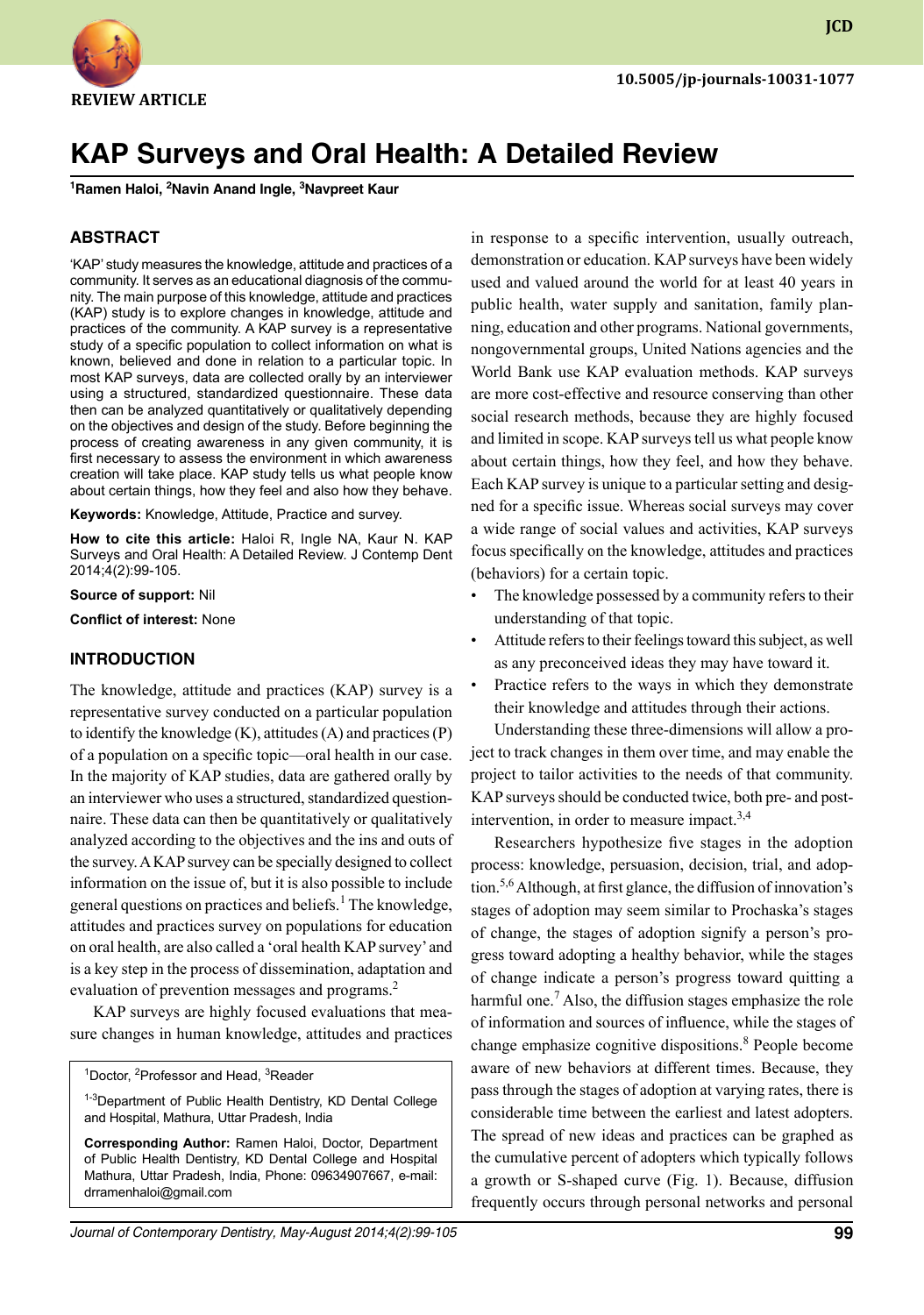

**Fig. 1:** Typical KAP diffusion curves used to predict the rate of diffusion and the time lag between awareness and use

networks are shaped by ethnic, socioeconomic (SES) factors, and geography, the diffusion of the innovation has a propensity to be shaped by these factors as well. As a result, there may be different diffusion trajectories for different subgroups (e.g. fast diffusion for high SES segments of the population and slow diffusion for low ones). When the diffusion of a new behavior occurs, there are few adopters and the growth in new adopters is slow. Research has found that individuals who adopt an innovation early ('early adopters') are more often persuaded by mass media and other targeted media that provide information that is relevant to the behavior. It is also believed that these early adopters are occasionally free from social norms that would otherwise inhibit them from adopting a new behavior. Whatever the case may be, because new behaviors are uncertain and risky, early adopters have to perceive some reason or benefit in order to adopt the new behavior.

The stages of adoption and the time needed for the diffusion of the new behavior to occur are graphed in Figure 1. The figure illustrates projected rates of the spread of awareness (knowledge), positive attitude (attitude), and behavior (practice). Expected levels for each can be determined by looking at any point in time. The expected lag between knowledge and practice can be attained by reading across the graph (a straightline from any point on the y-axis). This general model, where awareness (K) eventually leads to a positive attitude (A), which in turn leads to use of the behavior (P), is known as the learning hierarchy. $9$  Even though this K-A-P sequence occurs often, other researchers argue that different sequences are possible.<sup>10</sup> For example, some behaviors may be adopted before knowledge of or positive attitudes toward that behavior are developed. For instance, people may use condoms, because they want to protect themselves from pregnancy or sexually transmitted diseases (practice), even though they may not like to

use them (low positive attitude), and with little knowledge about their effectiveness (knowledge), thus resulting in the behavioral change sequence to P-A-K. Health promotion and communication campaigns have tried to accelerate behavior change by changing knowledge, attitudes, and directly encouraging people to adopt healthy behaviors, irrespective of the behavior change sequence. Media campaigns serve two specific functions: (1) to spread knowledge rapidly throughout a population so that the knowledge curve grows quickly, and (2) to shorten the K-A-P gap, the time between awareness and use.<sup>11</sup>

#### **NEED OF A KAP SURVEY**

The goal of quantitative methods of data collection is to quantify and measure a phenomenon through the use of questionnaires and statistical processing of the information collected. Questionnaire surveys are the primary method of collecting quantitative data. It includes interviewing, using a questionnaire, a sample of individuals as representative as possible of the entire study population. One advantage of a KAP survey is to allow, in a single survey, the collecting of a large amount of data that will be subject to statistical analysis (which qualitative methods of data collection do not allow).

A KAP survey is a quantitative type method (predefined questions and formatted in standardised questionnaires) that provides access to quantitative and qualitative information. KAP questions tend to reveal not only characteristic traits in knowledge, attitude and behaviors about health related to religious, social, traditional factors, but also the idea that each person has of the body or of disease. These factors are often the source of misconceptions or misunderstandings that may represent obstacles to the activities that we would like to implement and potential barriers to behavior change.

The obstacle to change may be a lack of knowledge of the benefits of health, or lack of knowledge of the problem and its severity. It can also reveal sociocultural or religious representations strongly linked to the change in question or a lack of expertise. Finally, the obstacle to change, resistance or refusal may also be an expression of cultural resistance and/or may reveal a political stance.

Focusing on knowledge and attitudes of the respondents, these questions are intended to identify key knowledge, social skills, and know-how commonly shared by a population or target group about particular issues on which one intends to start a program and/or activities on health education.

A KAP survey can be useful in measuring the extent of a known situation, to confirm or disprove a hypothesis, provide new tangents of a situation's reality; enhancing the knowledge, attitude and practices around specific themes, to identify what is known and done about various subjects

**DESCRIPTION**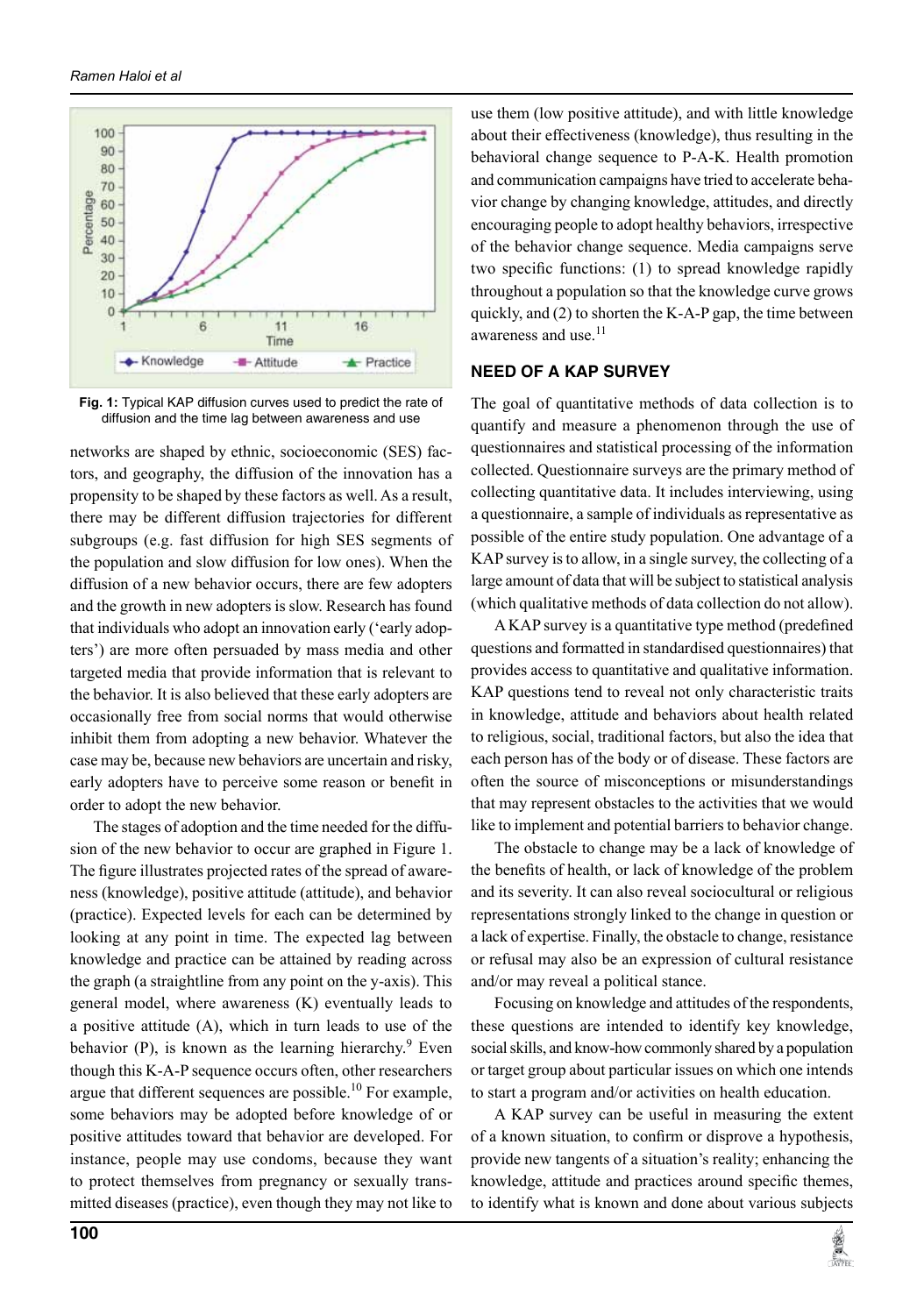relating to health; establishing the baseline (reference value) for use in future assessments and will help measure the effectiveness of the activities of health education in changing health behaviors; suggesting an intervention strategy in light of specific local circumstances and the cultural factors that influence them and to plan activities better suited to the respective population involved.

A KAP survey, because it contains very little (or no) open questions, does not, or hardly reveal new problems and deepen the understanding of a situation. A KAP survey essentially records an 'opinion', and is based on the 'declarative' (i.e. statements). In other words, the KAP survey reveals what was said, but there may be considerable gaps between what is said and what is done.<sup>12</sup>

#### **PURPOSE OF KAP SURVEY**

The KAP survey can identify a lack of knowledge, operating procedures or cultural beliefs, thereby enhancing understanding and action targeting improvement in oral health. In a way, this survey can highlight factors which influence 'bad' behavior, such as the reasons behind certain attitudes and the reasons and methods behind certain practices relating to oral health. The KAP survey can also pinpoint communication networks (when or how is information received/disseminated and by whom). These networks are vital for the preparation and dissemination of prevention messages. KAP surveys are used to identify needs and problems. Obstacles can also provide solutions to improve the quality and accessibility of oral health care projects. The KAP survey and, more generally, the dissemination of its findings, provides an occasion to pool different organization to take active part in improving the oral health of the community (local and international NGOs, government, MACs, associations and communities).

The collected data enable these organizations to:

- 1. Create a database on oral health knowledge levels and measure resulting changes.
- 2. Set oral health priorities (to work on the most prevalent problem or to identify specific subgroups whose prevention needs differ from those of other groups).
- 3. Estimate the resources required for the different activities.
- 4. Select the most effective communication networks and messages.
- 5. Highlight the scope of the problem, and thereby raise awareness about the need for resources.

#### **THE FREQUENCY OF KAP SURVEYS**

The more frequently a KAP survey is implemented, they more effective it can be in oral health sector. Firstly, by measuring changes in knowledge, attitudes and practices every 2/3 years at most, it provides an element of objectivity for health education teams about their practices and enables them to shift the focus of their action to suit the real needs of populations affected. Secondly, when several quantitative KAP surveys have been previously conducted, the KAP survey can take a more qualitative form and inform individuals involved in health education about what renders prevention messages ineffective. In other words, why certain populations have very good knowledge of oral health but continue to adopt dangerous behavior. A frequently conducted KAP survey provides an up-to-date database about knowledge, attitudes and practices, as well as about more qualitative information on the problems facing populations affected by dental diseases.

A KAP survey requires not only internal human resources, but also the specific skills of an external specialist. Technical advisors or project managers themselves are often too busy to take charge of certain aspects of the KAP survey and the support of a methodological assistant at the outset then at certain key points of the process can be a great help to them. It may be necessary to collaborate with individuals or agencies to determine the sampling (the number of people and zones to be interviewed), create/adapt questionnaires, conduct interviews in the local language and enter or analyse data.<sup>12-14</sup>

#### **TYPES OF KAP SURVEYS**

- *To explore an issue:* (Baseline KAP) the goal of an exploratory survey is to gather information on the particular population or on a little known subject. This type of survey tends to lean more toward qualitative data than quantitative data to provide statistics. The preparation of questions is one of the major keys.
- *To test a hypothesis:* (Evaluative KAP) the KAP survey can be used to test the acceptability of messages or a proposed intervention strategy. It is important to ensure that the questions correspond to activities which are possible to put in place.
- *To build a database:* (Comparative KAP) data are collected at a 'T' moment. Data can then be collected again at a moment  $T + 1$  to compare, measure or evaluate change. Sampling must be rigorously designed so that T data can be compared to  $T + 1$  data. To compare one's own work to someone else's, similar definitions must be used and it must be clearly specified how this population/survey is similar/different from other populations/ surveys which have been assessed.

To compare two studies on a single population, the conditions for data collection must be strictly comparable (population, sampling, environment, risk factors, health indicators, etc.). Only the risk or protection factor studied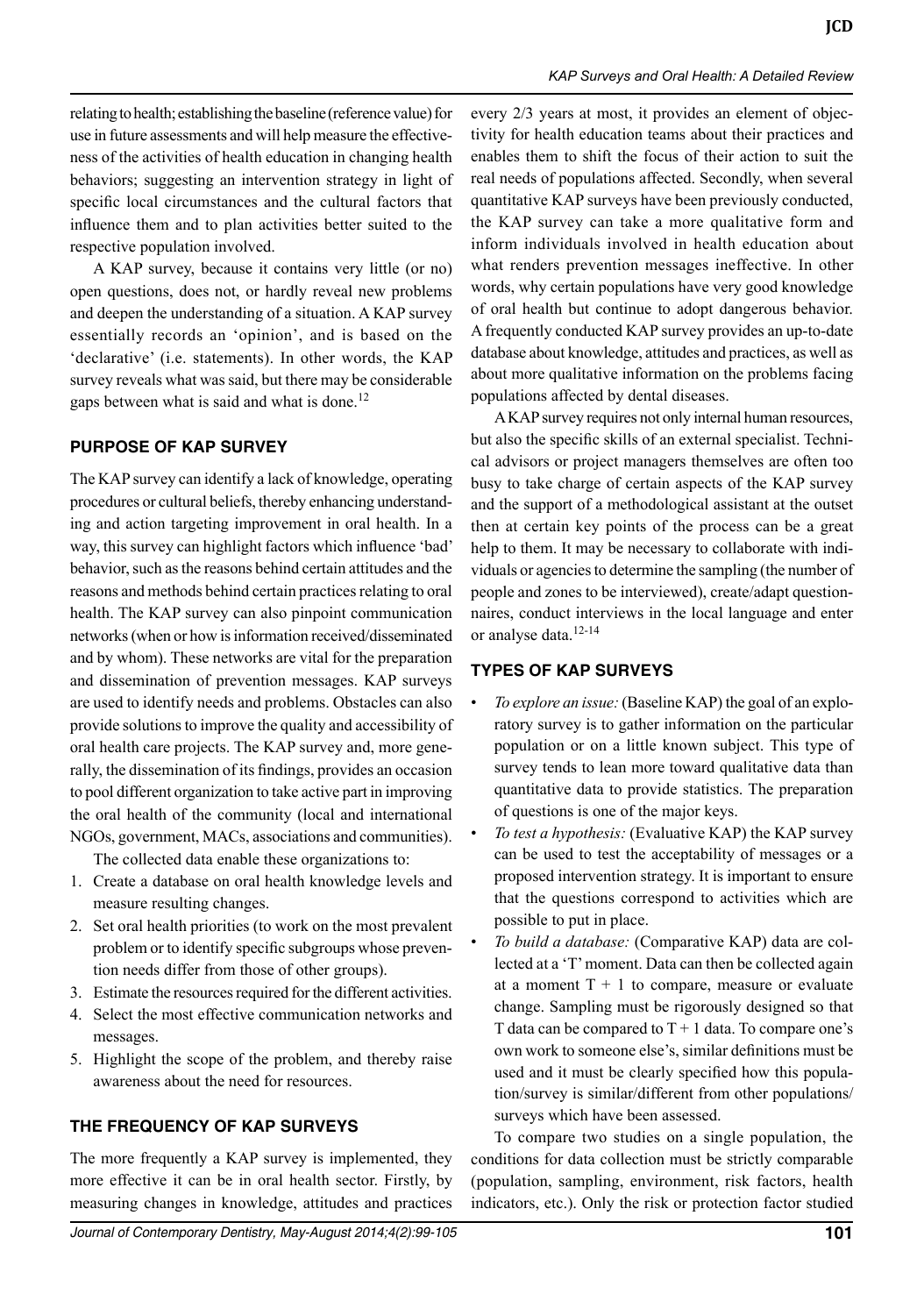can be different, which is precisely the challenge of the comparison. There is no ideal situation, outside of so-called experimental surveys. We can therefore accept differences between the two surveys, subject to sufficient reasoning.

We can often have different objectives in mind, such as collecting information for the formulation and dissemination of prevention messages and at the same time creating a database on the level of knowledge and behavior regarding oral health. This can be beneficial but having two different objectives can also lengthen our survey and make it more complex. When the survey has several objectives (baseline and evaluative, for example), it is advised to set priorities and to avoid handling too many aspects in a single survey as it may damage results linked to the general objectives. Surveys with too many research purposes, 'target populations' or with sweeping considerations are unfeasible and quickly become impossible to transpose into a single survey. The simpler the purpose, the more chance the results have of being clear and viable. It is strongly advised to write one or two sentences on the objectives of the survey. This written document can be consulted during data analysis, and more importantly can be used as a basis for discussions and reviews with the different players involved in the KAP survey (technical advisors, stakeholders, consultants, KAP team).9,13-15

### **KAP RESEARCH PROTOCOLS**

A research protocol is a description that describes a methodology, i.e. how a research study is designed, administered and analyzed. The basic elements of a KAP study include:

- *Domain identification:* The domain is the subject for which the KAP study will be conducted, for example, water quality impairment (e.g., chlorides or phosphorus in a local stream). More specifically, the domain would be the knowledge, attitudes and practices of a community in regard to that impairment.
- *Identification of the target audience:* The first step in conducting a KAP survey is the selection of the sample to which the survey will be given. The division of the population into smaller categories is typically desirable, as different groups in a community have varying educational, cultural and socioeconomic backgrounds and therefore will likely have differing levels of KAP. The audience targeted by a water quality agency would be the sample population for the KAP survey. In Minnesota, the majority of water quality projects have target audiences under 200 people; although there is a wide range of audience size.
- *Determination of sampling methods:* A standard method for conducting the survey should be decided upon in

advance, and should be consistent for each category to ensure that differences in the result are independent of the sampling method and depend solely on the characteristics of the population in question. KAP sampling methods typically use a questionnaire through interviews (in-person, phone, or mail).

• *Analysis and reporting:* KAP surveys are very much like a standard social survey, although they are much more focused and limited in scope. KAPs are also uniquely tailored to a specific location, project, or problem. Therefore, they collect the least amount of information to determine whether KAPs have changed from one time period into another. After collection, the data are analyzed to determine the KAP level of the target audience. In larger populations SAS, SPSS, Excel or other standard databases can be used to analyze and present KAP data. For smaller samples, Survey Monkey or a similar Internet-based program is ideal. Knowledge questions, which often have more than one component to a 'correct' answer, must be analyzed differently from those in the attitudes section, which must in turn be analyzed differently from those in the practices section. Reporting of findings is typically done in the presentation of descriptive statistics in table format for each section (knowledge, attitudes, practices). A KAP report should include an introduction, study design, findings, analysis and conclusions. Format and distribution depends upon the terms of reference of the study as defined by the commissioning agency. Most KAP reports contain detailed frequency data and histograms with attributes of the surveyed population. Most also clearly track pre/post intervention knowledge, attitudes and practices over time.<sup>3</sup>

## **APPROPRIATENESS AND CHALLENGES OF KNOWLEDGE, ATTITUDE AND PRACTICE SURVEYS**

KAP surveys are focused evaluations that measure changes in human knowledge, attitudes and practices in response to a specific intervention. The KAP survey was first used in the fields of family planning and population studies in the 1950s. KAP surveys use fewer resources and tend to be more cost-effective than other social research methods, because they are highly focused and limited in scope. KAP studies tell us what people know about certain things, how they feel, and how they behave. Each study is designed for a specific setting and issue. 'The attractiveness of KAP surveys is attributable to characteristics, such as an easy design, quantifiable data… concise presentation of results, generalisability of small sample results to a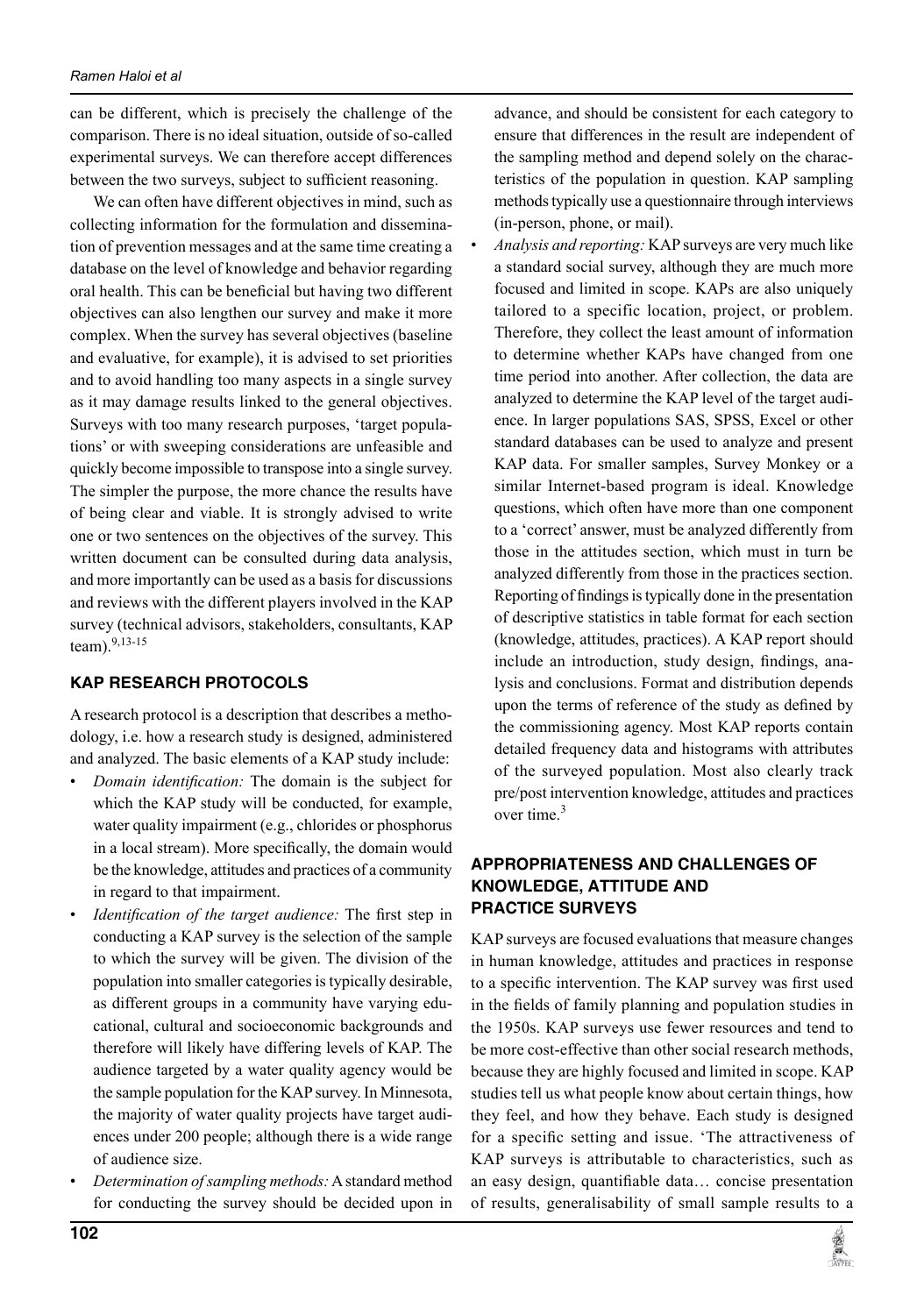wider population, cross-cultural comparability, speed of implementation, and the ease with which one can train numerators.'16 In addition, KAP surveys bring to light the social, cultural and economic factors that may influence health and the implementation of public health initiatives. 'There is increasing recognition within the international aid community that improving the health of poor people across the world depends upon adequate understanding of the sociocultural and economic aspects of the context in which public health programs are implemented. Such information has typically been gathered through various types of cross-sectional surveys, the most popular and widely used being the KAP survey.<sup>'17</sup>

#### **KAP SURVEYS AND DENTAL PUBLIC HEALTH**

KAP survey data are essential for informing public health work. For example, with regard to dental diseases, a KAP survey can gather information about what respondents know about dental health and disease, what they think about the diseases, the health system response to various dental diseases, and what care someone with dental diseases should seek. KAP surveys are very helpful for identifying knowledge gaps, cultural beliefs, or behavioral patterns that may facilitate or create barriers to dental health or other public health efforts. In addition, the data collected from KAP surveys enable program managers to set dental health priorities, to establish baseline levels, and to measure change from interventions. A KAP survey can be conducted at any point during a public health intervention, but this type of survey is most useful when conducted in the early phases of the project and again after the intervention is completed.

KAP surveys have also been used to assess and improve the condition of reproductive health in developing countries. Additionally, KAP surveys are relevant to public health awareness campaigns. 'Before beginning the process of creating awareness in any given community, it is first necessary to assess the environment in which awareness creation will take place… Understanding the levels of KAP will allow for a more efficient process of awareness creation as it will allow the program to be tailored more appropriately to the needs of the community.' KAP surveys are also 'useful tools for identifying the technological interventions which are important in an area and which are likely to create a significant impact. By analyzing the words farmers use to communicate their KAP in regard to specific elements of a farming system, it is possible to identify those elements which may be good, those which may need to be improved, or those which may need to be discouraged.' With this information, interventions can be more effectively designed.<sup>17</sup>

## **THE SHORTCOMINGS OF KAP SURVEYS**

## **Data can be Hard to Interpret Accurately**

One of the main shortcomings of KAP surveys is that it is difficult to ensure an accurate interpretation of data. Researchers should be very cautious regarding the interpretation of results. The reliability of the data can be frequently impacted by underlying contextual and cultural factors. This illustrates the importance of being aware of the respondents' cultural backgrounds when interpreting their responses.<sup>18</sup>

## *Lack of Standardized Approach to Validate Findings*

Most KAP surveys utilize household surveys. It is also important to consider the fact that social norms and pressures may bias reporting and that conducting household surveys may systematically exclude portions of the population. It is necessary for all KAP surveys to include a validity analysis, so as to ensure the accuracy of the surveys and allow for comparison of the quality of different KAP surveys.<sup>19</sup>

## *Analyst Biases in KAP Surveys*

KAP surveys have not undergone extensive methodological scrutiny relative to the number of surveys conducted and their importance for social policy. Though, KAP surveys are administered in many countries, the results are almost exclusively analyzed by Western researchers. 'This fact suggests that technical proficiency and therefore, the quality of data generated clearly are considered more important to the process of analysis than familiarity with culture of data origin. That given survey data may derive from cultures and languages different from that of the analyst's own has been ignored as a potential methodological problem.<sup>20</sup> This is problematic since it is likely that the interpretations of KAP survey research data vary depending on the analyst's degree of familiarity with the cultures and practices in the place of data origin. A study conducted in Bangladesh focused on this issue and analyzed differences in responses and interpretations to KAP surveys depending on the analyst's exposure to Bangladeshi culture. The researchers found that 'the Bengali analyzes tended to be more directly relevant to program and policy development. The Bengali groups, in contrast to the Western groups, gave interpretations of the observed empirical relationships that dug beneath the superficial and external features of the problem (e.g. rates and facilities) to lay bare the basic causes of the problem.' Thus, this study illustrates the importance of having analysts who are familiar with the culture and language of the country where the KAP surveys take place. 'The findings of this study demonstrate that indigenous analysts tend to provide analyzes that not only encompass the more context-free analyzes provided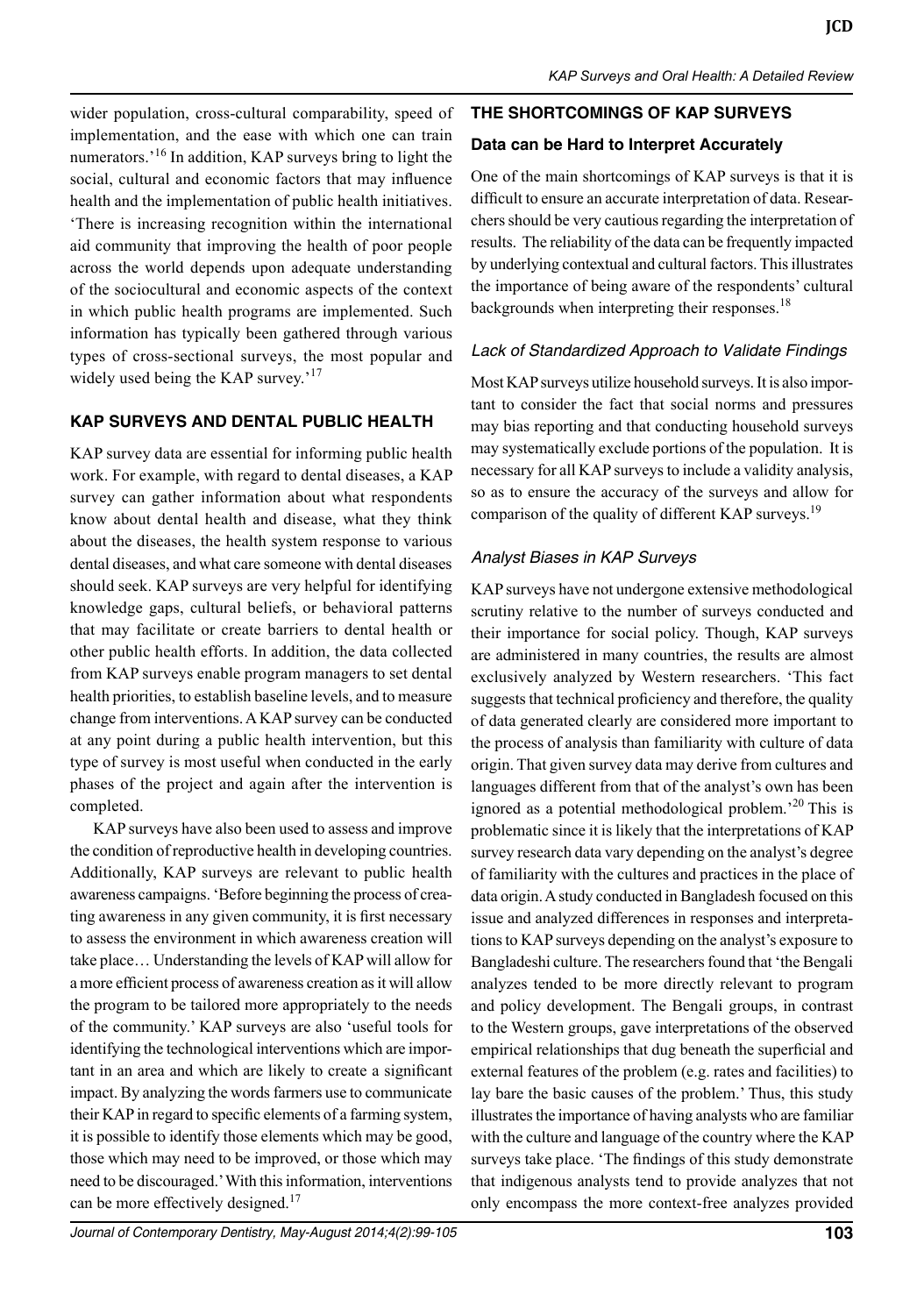by foreign analysts but also contain information more directly related to the culture, which provide a flavor of the context.'<sup>17</sup>

## **OTHER CRITICISMS**

A main criticism of KAP survey is that their findings generally lead to prescriptions for mass behavior modification instead of targeting interventions toward individuals.<sup>21</sup> Other major problems with KAP surveys are that investigators use the surveys to explain health behavior under the assumption that there is a direct relationship between knowledge and action.<sup>22</sup> In addition, though KAP surveys provide descriptive data about practices and knowledge, they fail to explain why and when certain treatment practices are chosen. In other words, they fail to explain the logic behind treatmentseeking practices.<sup>23</sup>

## **ALTERNATIVE**

KAP surveys can be useful when the research plan is to obtain general information about public health knowledge and sociological variables. However, 'if the objective is to study health-seeking kap in context, there are suitable ethnographic methods available, including focus group discussions, in-depth interviews, participant observation, and various participatory methods.' The preferred use of qualitative surveys and research is corroborated by a study on malaria control in Vietnam which found that though the KAP survey generated useful findings, an initial, qualitative investigation (e.g. observation and focus group discussions) to explore the large numbers of potential influences on behavior and exposure risk would have provided a more robust underpinning for the design of survey questions. This would have strengthened its validity and generated additional information.A study conducted by Agyepong and Manderson (1999) also confirms this notion and argues 'that truly qualitative methods, such as observation, individual semistructured interviews, or focus group discussions, are vital foundations for exploratory investigations at the community level, and should precede and underpin populationlevel approaches, such as KAP surveys.<sup>'24</sup>

## **CONCLUSION**

The survey is critical to designing public health interventions and assessing their impact. There are a variety of different methodologies that can be used when designing surveys: open-ended questions, partially categorized questions, and closed ended questions. Each type of question has its own benefits and drawbacks, though partially categorized questions are considered to yield the most accurate and reliable data. KAP surveys explore respondents' kap toward a

particular topic. They are typically used for documenting community characteristics, KAP that may serve to explain health risks and behaviors. Though, they are very useful for obtaining general information about sociological and cultural variables, they are of limited validity if not grounded upon an initial qualitative research study or survey.<sup>17</sup>

## **REFERENCES**

- 1. Handicap International, Knowledge, attitudes and practices in risk education: carrying out KAP surveys, 2009, available at: http://www.handicap-international.org.
- 2. Kaliyaperumal K. Guideline for conducting a knowledge, attitude and practice (KAP) study. Community Opthalmology 2004;4(1):33-37.
- 3. Knowledge, attitude and practices (KAP) studies for water resources projects. Accessed on 11 Sep, 2011. <http://files.dnr. state.mn.us/assistance/grants/community/6kap\_summary.pdf>
- 4. Badran IG. Knowledge, attitude and practice the three pillars of excellence and wisdom: a place in the medical profession. Eastern Mediterranean Health J 1995;1(1):8-16.
- 5. Rogers EM. Diffusion of Innovations. 5th ed. New York: Free Press 2003.
- 6. Rogers EM, Storey JD. Communication campaigns. in: Berger CR, Chaffee SH, editors. Handbook of Communication Science. Newbury Park, Ca: Sage 1987.
- 7. Prochaska JO, DiClemente CC. Toward a comprehensive model of change, in: Miller WR Neather N, editors. Treating Addictive Behaviors: Processes of change. New York: Plenum 1986.
- 8. Valente TW. Evaluating health promotion programs. Oxford: Oxford University Press 2002.
- 9. Valente, Thomas W, Myers, Raquel. The messenger is the medium: Communication and diffusion principles in the process of behavior change, estudios sobre las culturas contemporaneas, 2010;16(31):249-276.
- 10. Chaffee SH, Roser C. Involvement and the consistency of knowledge, attitudes and behaviors. in: Communication Research 1986;13(3):373-399.
- 11. Valente TW, Paredes P, Poppe PR. Matching the message to the process: the relative ordering of knowledge, attitudes, and practices in behavior change research. in: Human Communication Research 1998;24:366-385.
- 12. MdM, Guide Data collection>>Quantitative methods. The KAP model (Knowledge, attitude and practice), 2009, available on the MdM internet.
- 13. Mehta M. Behaviour Sciences in Medical Practice. 1st ed. 1998, Jaypee Publisher.
- 14. WHO, Advocacy, communication and social control for TB control. A guide to developing knowledge, attitude and practice surveys, 2008, available at: http://www.stoptb.org/assets/documents/resources/publications/acsm/ACSM\_KAP%20GUIDE. pdf.
- 15. Handicap International, knowledge, attitudes and practices in risk education: carrying out KAP surveys, 2009, available online at: http://www.handicap-international.org. Uk/Resources/Handicap%20International/PDF%20Documents/HI%20Associations/ KAPRiskEducation\_2009.pdf.
- 16. Launiala A. How much can a KAP survey tell us about people's knowledge, attitudes and practices? Some observations from medical anthropology research on malaria in pregnancy in Malawi. Anthropology Matters. 11.1 (2009). Accessed on